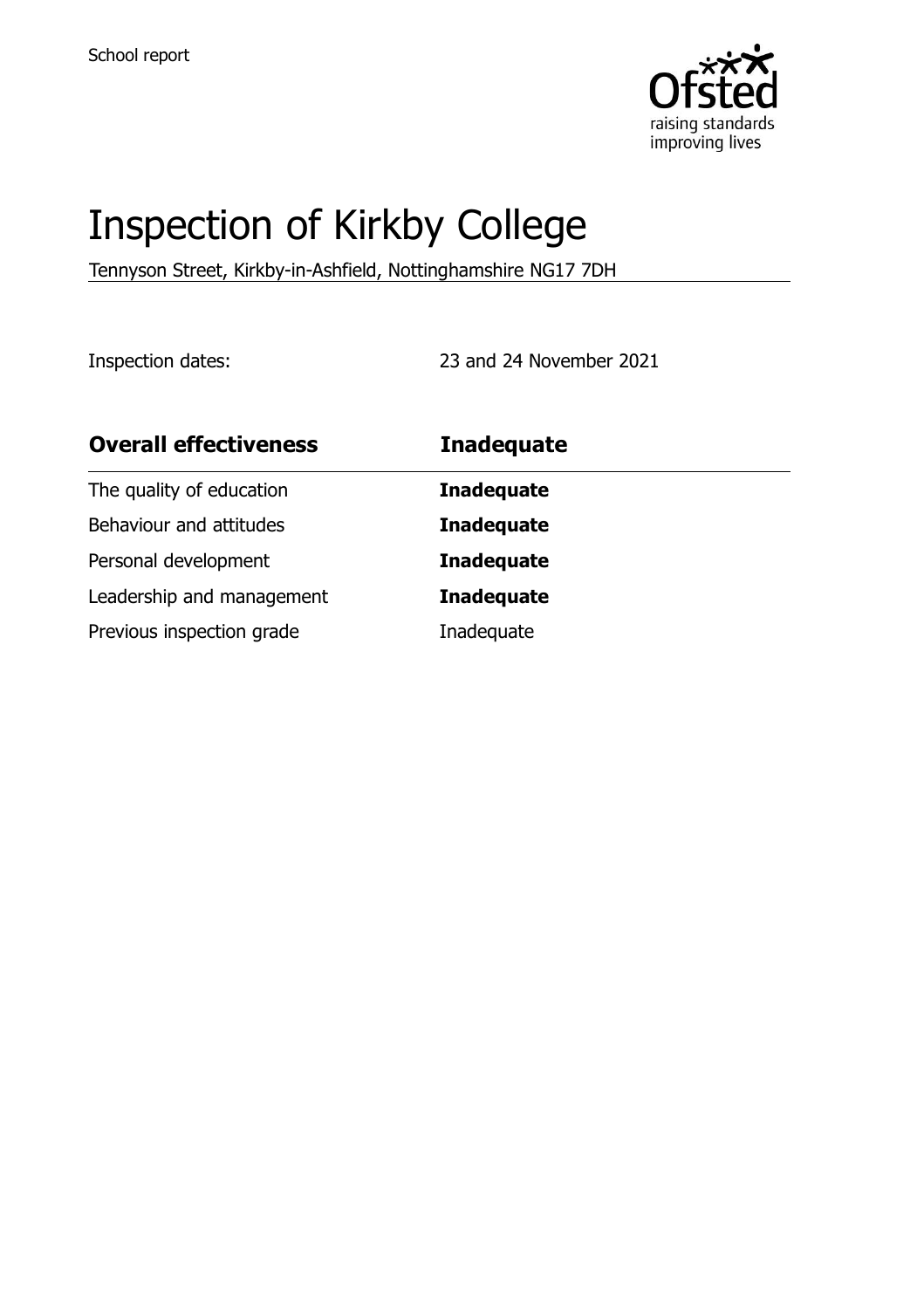

# **What is it like to attend this school?**

Expectations of how pupils should behave in lessons and around the school are not high enough. Teachers do not challenge poor behaviour in lessons consistently. Pupils say that their learning is often disrupted by others. Inspectors saw examples of this when they visited lessons.

Some pupils say that they feel unsafe because of other pupils' behaviour around the school. Several pupils who met with inspectors said there are areas of the school where they felt uncomfortable, as a result.

Pupils told inspectors that they lack confidence in how leaders deal with bullying. There is not a consistent approach to managing incidents of bullying. Leaders do not record the different kind of behaviours, including when pupils make homophobic or transphobic comments. Consequently, leaders do not know how frequently pupils use such language nor do they ensure that pupils are challenged on such occasions. For some pupils, using such language has become the norm.

Some pupils, including pupils with special educational needs and/or disabilities (SEND), are unable to study the same number of subjects as their peers. When this is the case, leaders' expectations for these pupils are not high enough. These pupils can end up studying qualifications that they have not chosen and that might not meet their needs or prepare them appropriately for their next steps. These pupils are disadvantaged by leaders' lack of ambition for them.

#### **What does the school do well and what does it need to do better?**

The curriculum is not ambitious enough for pupils with SEND, particularly in key stage 4. Leaders have not ensured that these pupils receive the support they need to study the full curriculum. Instead, they have narrowed the curriculum by limiting the number of subjects some pupils with SEND can choose to study. The alternative courses available to these pupils are not always appropriate. The courses do not routinely meet these pupils' needs or prepare them well enough for their next steps.

In many lessons, across many subjects, teachers fail to present subject matter clearly. Teachers have had training to help them teach the curriculum. However, leaders have not ensured that teachers have put into practice what they have learned from this training so that they can better support pupils' learning. As a result, teaching contributes weakly to what pupils need to be learning. In many lessons, pupils stop listening and do not commit to studying because they do not understand.

Some teachers do not challenge low-level disruption in lessons. Pupils say that regular incidents of poor behaviour in lessons stop them learning. Some staff fail to challenge disrespectful behaviour from pupils during social times. For example, inspectors saw some pupils ignore staff's requests for them to use one-way systems.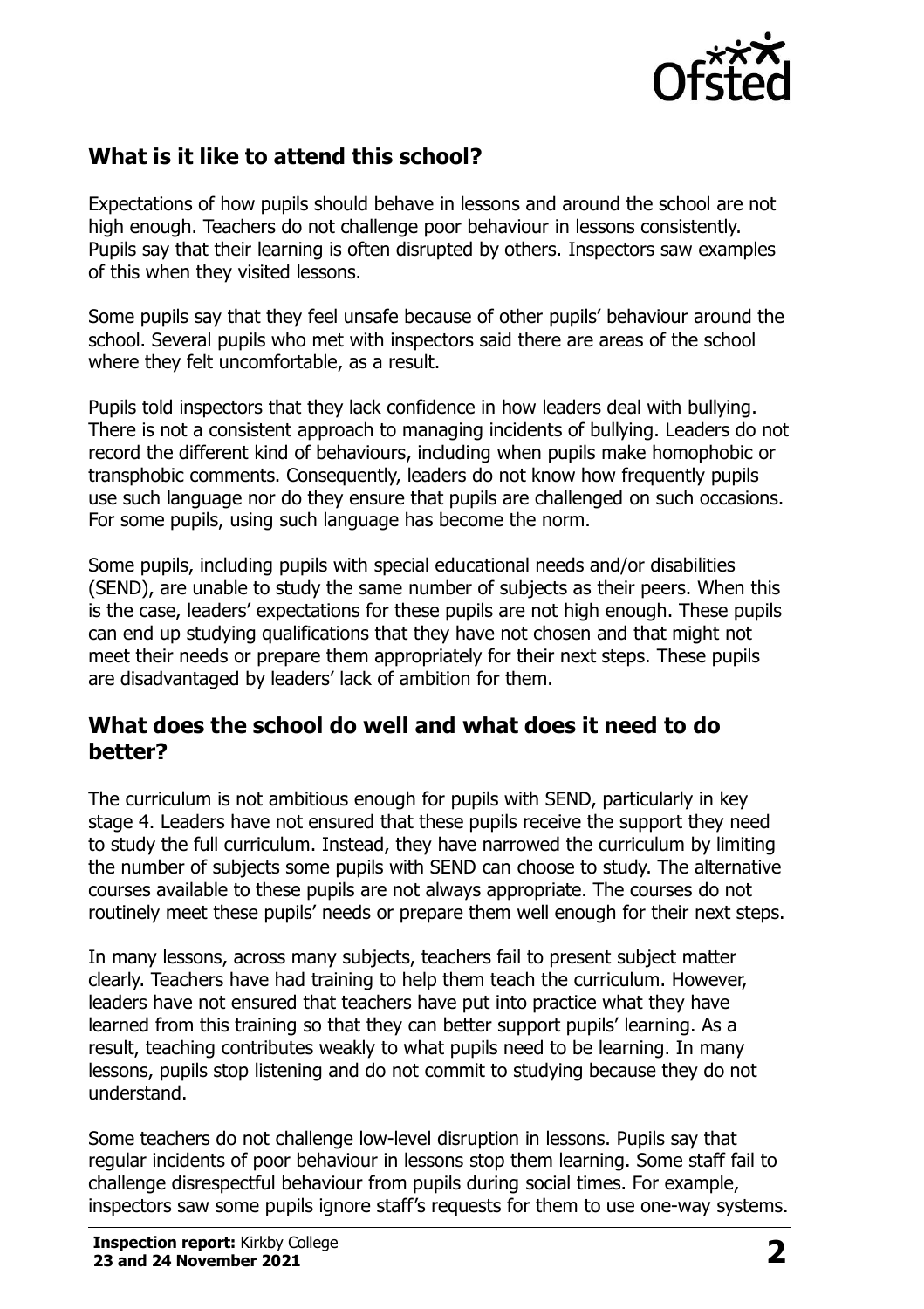

There is not a consistent approach to managing behaviour. Pupils say that in some areas of the school they feel uncomfortable and unsafe due to the behaviour of other pupils.

There are many incidents of pupils using discriminatory homophobic and transphobic language. Staff do not challenge these comments appropriately. They also fail to report these comments. Leaders do not keep accurate records of such incidents. This limits their capacity to deal effectively with this type of behaviour, and the attitudes and opinions that may lay behind them. Some pupils think this language is acceptable. Having this attitude prepares them poorly for life in modern Britain.

There are planned opportunities to support pupils' wider development. These include lessons that cover important issues such as sex education, justice and careers education. There is an active school council that plans charity events. The LGBT+ club has been created to promote mutual respect and acceptance for others. Religious education is taught in key stage 3. This allows pupils to explore spiritual and moral issues. Some pupils benefit from attending after-school sports clubs. However, these activities and experiences are not sufficient to counteract the intolerance and discrimination that some pupils demonstrate.

Trustees do not hold leaders to account. They accept what leaders tell them and do not have the expertise to question what they are told.

Trustees and leaders are failing to act to bring about the necessary improvements to the curriculum, pupils' behaviour and attitudes, and pupils' personal development.

# **Safeguarding**

The arrangements for safeguarding are effective.

Staff are trained in how to recognise signs of abuse. Staff follow well-understood procedures for reporting safeguarding concerns.

Leaders maintain accurate records of concerns and action taken to support pupils. Safeguarding leaders work with, and challenge, external agencies to make sure the most vulnerable pupils are well supported.

There are opportunities in the curriculum to teach pupils how to stay safe. In information technology, pupils learn about online safety, and in personal, social, health and economic education, they learn about the importance of mental health and well-being.

### **What does the school need to do to improve?**

#### **(Information for the school and appropriate authority)**

■ Leaders have designed a curriculum that is not ambitious enough for some pupils with SEND. The curriculum is narrowed for these pupils, and they do not benefit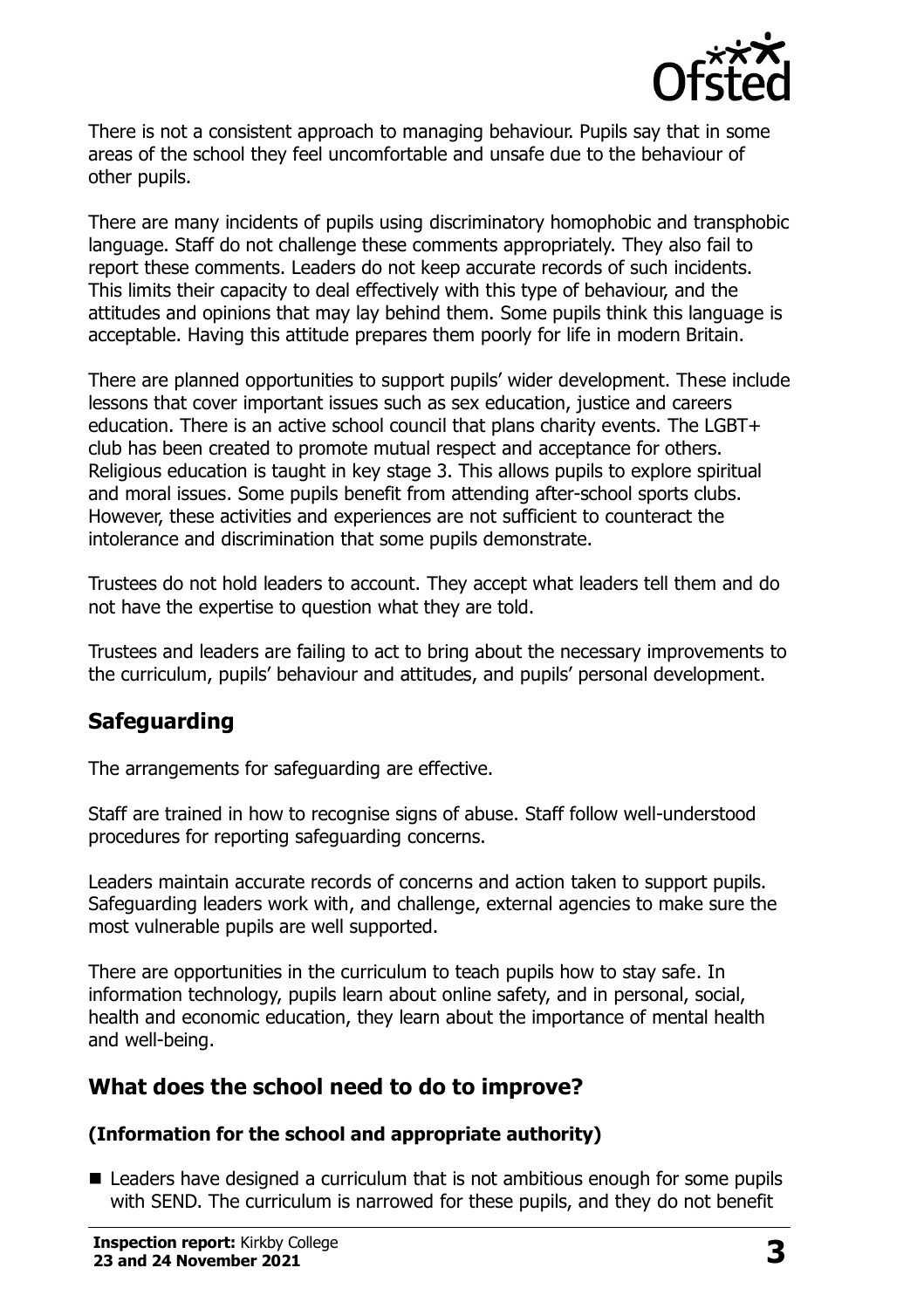

from a high-quality education. Expectations of what these pupils can achieve academically are low. As a result, they cannot achieve as well as they should. They are poorly prepared for their next steps. Leaders must ensure that all pupils with SEND have access to the same broad and balanced curriculum as their peers, so they have a chance to achieve as highly as they can.

- Leaders have not ensured that all teachers understand how to teach the intended curriculum so that pupils build knowledge. Many lessons do not contribute to pupils knowing and remembering the important concepts of the planned curriculum. As a result, pupils do not build their knowledge over time well enough. Leaders must ensure that teachers' implementation of the curriculum enables pupils to know and remember more.
- Leaders have not ensured that there is a consistent approach to managing poor behaviour. Staff are unable to manage disruption in lessons and fail to challenge routinely any poor behaviour around the school. As a result, some pupils are unable to learn in lessons and some feel unsafe around the school because of the behaviour of other pupils. Leaders must ensure that there is a consistent approach to managing behaviour, so that pupils behave appropriately at all times and all pupils feel safe.
- Leaders have not ensured that they deal with bullying consistently. Pupils do not feel confident in staff's ability to tackle bullying. Leaders must ensure that there is a consistent, effective approach to addressing bullying so that all pupils know that bullying is unacceptable and that any such incidents will be dealt with effectively.
- Leaders do not ensure that they, and their staff, challenge effectively those pupils who express prejudiced, discriminatory views. Not all staff routinely challenge pupils who make homophobic or transphobic remarks. Leaders do not hold accurate records of occasions when pupils express such views. As a result, they do not have an accurate understanding of any patterns or trends that pertain to this type of behaviour. In turn, this has limited their ability to respond to such behaviours and the attitudes that may lay behind them. For example, leaders have not ensured that all pupils learn that it is wrong to use prejudiced language and to express discriminatory views. This is preparing pupils poorly for life in modern Britain. Through their systems to monitor behaviour, the actions of staff and the curriculum pupils receive, leaders must ensure that pupils understand that having and expressing prejudiced, discriminatory views is unacceptable.
- Trustees do not provide senior leaders with effective challenge. They have not ensured that senior leaders have brought about the rapid, necessary improvements to the quality of education, pupils' personal development and pupils' behaviour and attitudes. Consequently, for too long, pupils have received an unacceptable standard of education, while the behaviour and attitudes of some pupils have been inappropriate. Trustees must ensure that they have the necessary knowledge and skills to be able to provide leaders with the challenge required to secure the much-needed, rapid improvement to the education and support the pupils receive.

Having considered the evidence, I strongly recommend that leaders and those responsible for governance do not seek to appoint early careers teachers.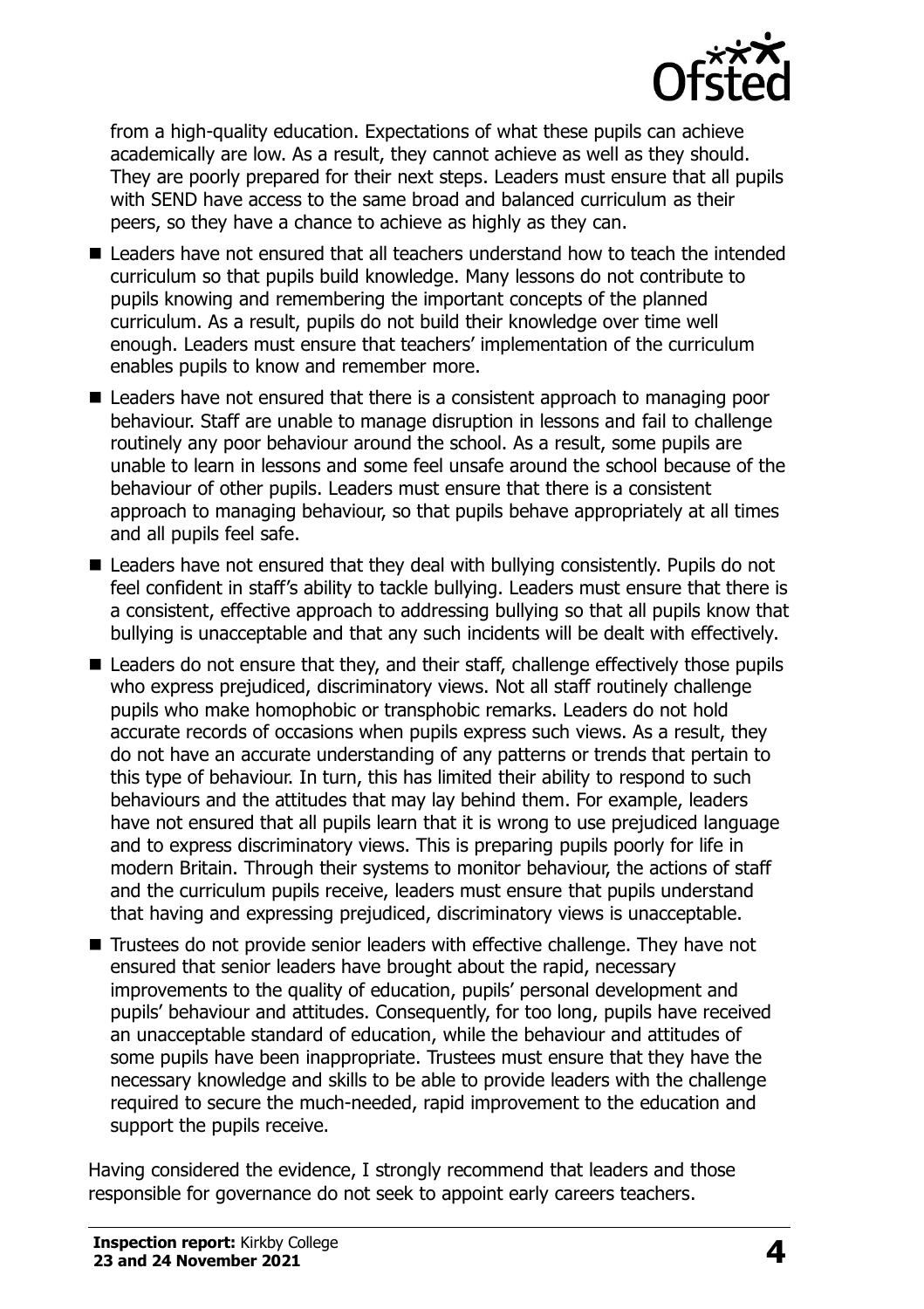

#### **How can I feed back my views?**

You can use [Ofsted Parent View](http://parentview.ofsted.gov.uk/) to give Ofsted your opinion on your child's school, or to find out what other parents and carers think. We use information from Ofsted Parent View when deciding which schools to inspect, when to inspect them and as part of their inspection.

The Department for Education has further [guidance](http://www.gov.uk/complain-about-school) on how to complain about a school.

If you are the school and you are not happy with the inspection or the report, you can [complain to Ofsted.](http://www.gov.uk/complain-ofsted-report)

#### **Further information**

You can search for [published performance information](http://www.compare-school-performance.service.gov.uk/) about the school.

In the report, ['disadvantaged pupils'](http://www.gov.uk/guidance/pupil-premium-information-for-schools-and-alternative-provision-settings) refers to those pupils who attract government pupil premium funding: pupils claiming free school meals at any point in the last six years and pupils in care or who left care through adoption or another formal route.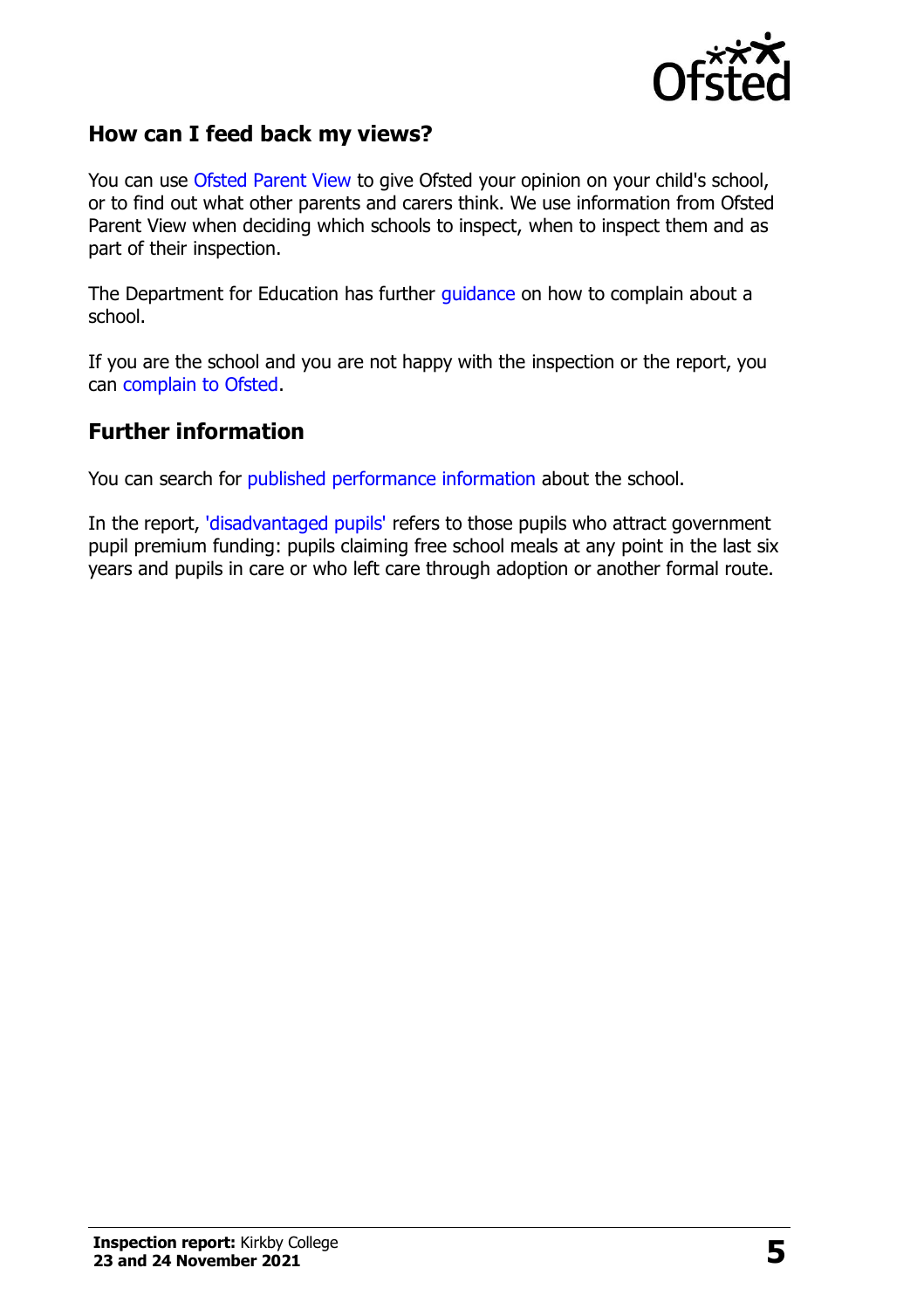

## **School details**

| Unique reference number             | 138481                                                               |
|-------------------------------------|----------------------------------------------------------------------|
| <b>Local authority</b>              | Nottinghamshire County Council                                       |
| <b>Inspection number</b>            | 10200072                                                             |
| <b>Type of school</b>               | Secondary Comprehensive                                              |
| <b>School category</b>              | Academy converter                                                    |
| Age range of pupils                 | 11 to 16                                                             |
| <b>Gender of pupils</b>             | Mixed                                                                |
| Number of pupils on the school roll | 425                                                                  |
| <b>Appropriate authority</b>        | Board of trustees                                                    |
| <b>Chair of trust</b>               | Susan Reast                                                          |
| <b>Headteacher</b>                  | Mark Golden                                                          |
| Website                             | http://www.kirkbycollege.org.uk/                                     |
| Date of previous inspection         | 13-16 July 2021, under section 8 of the<br><b>Education Act 2005</b> |

# **Information about this school**

- The school provides alternative education provision for a small number of pupils at Polyteach, Cast and First Class Tailored Solutions.
- The school meets the requirements of the Baker Clause, which requires schools to provide pupils in Years 8 to 13 with information about approved technical education qualifications and apprenticeships.

### **Information about this inspection**

The inspector(s) carried out this inspection under section 5 of the Education Act 2005.

In accordance with section 44(1) of the Education Act 2005, Her Majesty's Chief Inspector is of the opinion that this school requires special measures because it is failing to give its pupils an acceptable standard of education and the persons responsible for leading, managing or governing the school are not demonstrating the capacity to secure the necessary improvement in the school.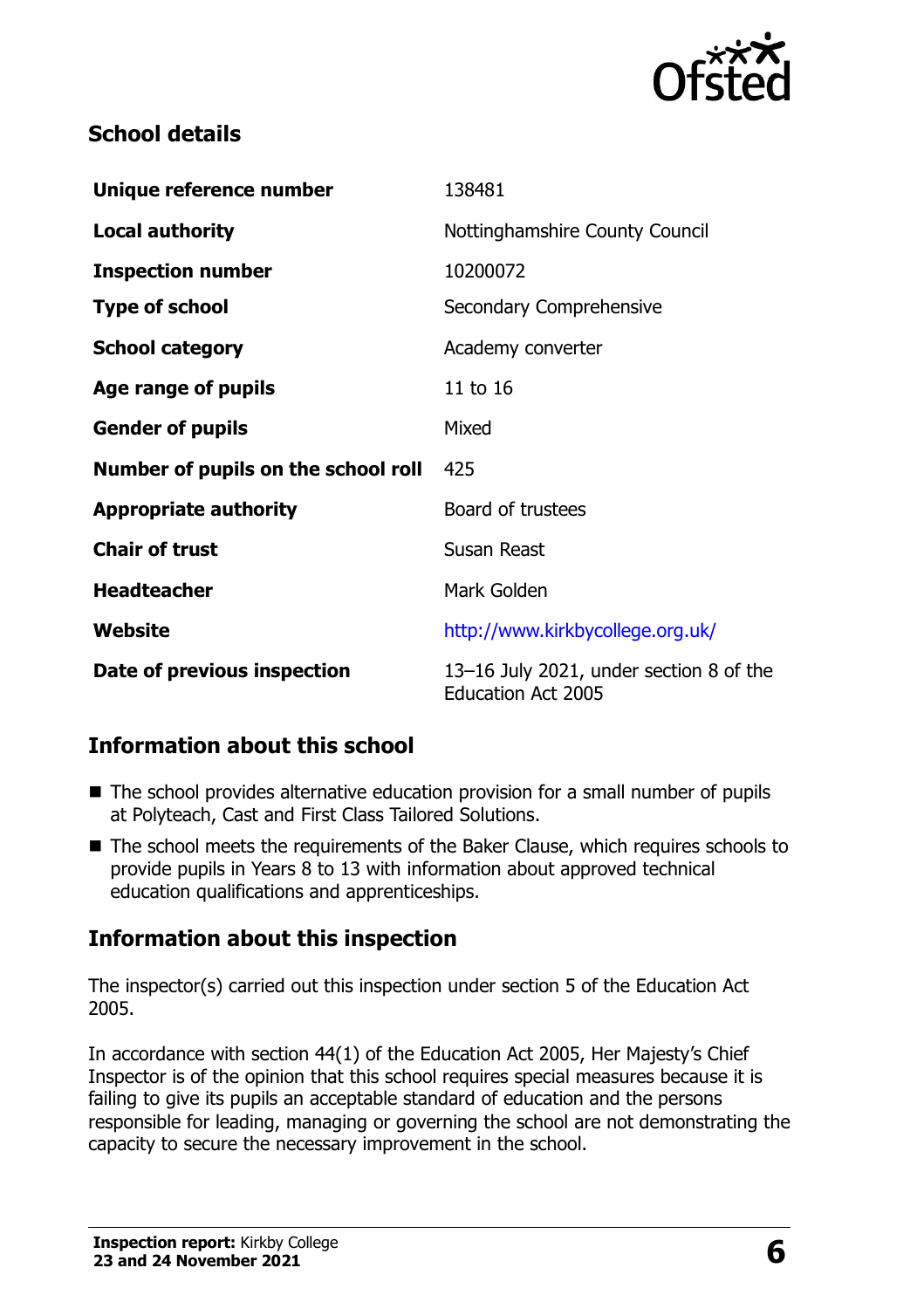

- This was the first routine inspection the school received since the COVID-19 pandemic began. Inspectors discussed the impact of the pandemic with school leaders and have taken that into account in their evaluation.
- Inspectors carried out deep dives in science, English, modern foreign languages, history and geography. For each deep dive, they met with curriculum leaders that were available. Inspectors also visited lessons, looked at pupils' workbooks, spoke with pupils and met with teachers of the lessons they visited.
- Inspectors visited lessons in a wider range of subjects.
- $\blacksquare$  Inspectors met with two groups of pupils from key stage 3 and key stage 4 to discuss personal development. They spoke with pupils informally and observed pupils' behaviour during social times.
- Inspectors met with senior leaders responsible for pupil premium and personal development.
- Inspectors met with two groups of Year 10 pupils in single-sex groups.
- To consider the school's safeguarding procedures, the lead inspector met with the designated safeguarding leaders. The lead inspector also looked at documentation relating to safeguarding, the school's system for recruiting staff and the school's single central record. All inspectors spoke with staff and pupils about safeguarding.
- The lead inspector met with the chair of trustees and the vice chair of trustees.
- An inspector spoke on the telephone to representatives of the alternative provider the school uses.
- An inspector spoke to the special educational needs coordinator.
- Inspectors took into account the responses to Ofsted's online questionnaire, Parent View, including the free-text responses. They also considered the responses to the survey for staff.
- Inspectors reviewed a range of documentation, including the school's selfevaluation, improvement plans, minutes from trustee meetings and documentation regarding attendance, behaviour and exclusions.

#### **Inspection team**

Rakesh Patel, lead inspector **Her Majesty's Inspector** Gill Martin **Gill Martin Constanting Constanting Constanting Constanting Constanting Constanting Constanting Constanting Constanting Constanting Constanting Constanting Constanting Constanting Constanting Constanting Con** John Edwards **Contact Edwards** Contact Contact Contact Contact Contact Contact Contact Contact Contact Contact Contact Contact Contact Contact Contact Contact Contact Contact Contact Contact Contact Contact Contact Contact